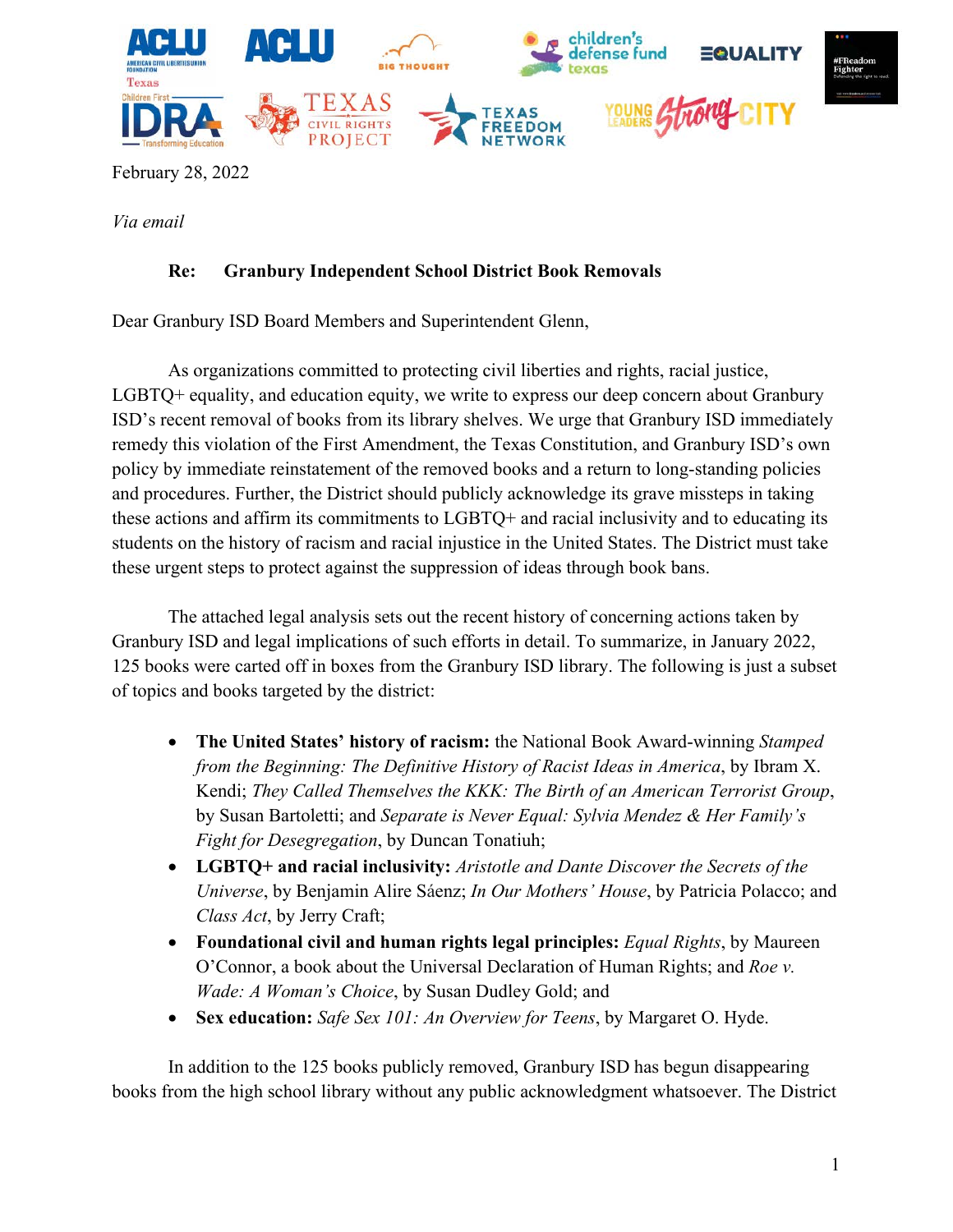has gone as far as deleting such books from the library catalogue and removing Granbury ISD markings as they are thrown away quietly.

These are serious violations of the First Amendment and of Granbury ISD's own longstanding process for book evaluation. According to the district's own legal policy, the district "shall not remove materials from a library for the purpose of denying students access to ideas with which the district disagrees." Yet, the district appears to have selected books for removal from a list circulated by a state representative, on the basis that the books are not in accordance with what the district has described as the community's conservative values.

Further, Granbury ISD has now issued a new policy for book challenges that strips away First Amendment safeguards and appears to provide for a new review committee. Granbury ISD has put this newly formed group in place without transparency about the selection criteria for members or the group's policies and procedures. The new policy deletes language affirming that books shall not "be removed solely because of the ideas expressed therein." It allows removal of books based solely on "the educational suitability of the resource in question," with no protection to ensure that removals are not intended to suppress ideas. The school board has even stated that it believes the policy provides for removal without review—and the school district is now effectuating such removals in a quiet mass book purge.

Granbury ISD's mass book removals provide a roadmap for further removals that violate the First Amendment's clear protections for access to an array of ideas. As the Supreme Court stated nearly a century ago, "if there is any fixed star in our constitutional constellation, it is that no official, high or petty, can prescribe what shall be orthodox in politics, nationalism, religion, or other matters of opinion."<sup>[1](#page-1-0)</sup>

Schools, and in particular school libraries, must be a place where students have such broad access to a wide variety of ideas—both the popular and unpopular ones of the moment. Simply put, Granbury ISD cannot remove or ban school library books because district leadership considers the community "conservative" and wishes to keep students from encountering viewpoints that do not align with that perceived viewpoint. [2](#page-1-1) The First Amendment prevents the district from seeking to suppress the idea that LGBTQ+ people belong and deserve acceptance and inclusion in American society simply because district leadership does not wish students to encounter it. It likewise prevents the district from seeking to suppress messages of racial inclusivity and belonging. Nor can the district bar students from accessing accounts of the United

<span id="page-1-0"></span><sup>1</sup> *West Va. State Bd. of Educ. v. Barnette*, 319 U.S. 624, 642 (1943).

<span id="page-1-1"></span><sup>2</sup> Kathy Cruz, *GISD to Review Books for Possible Removal*, Hood County News, Jan. 18, 2022, [https://www.hcnews.com/news/gisd-to-review-books-for-possible-removal-from](https://www.hcnews.com/news/gisd-to-review-books-for-possible-removal-from-schools/article_f176f014-7886-11ec-b821-afc0d47071d4.html)[schools/article\\_f176f014-7886-11ec-b821-afc0d47071d4.html](https://www.hcnews.com/news/gisd-to-review-books-for-possible-removal-from-schools/article_f176f014-7886-11ec-b821-afc0d47071d4.html) (quoting Granbury ISD's communications director).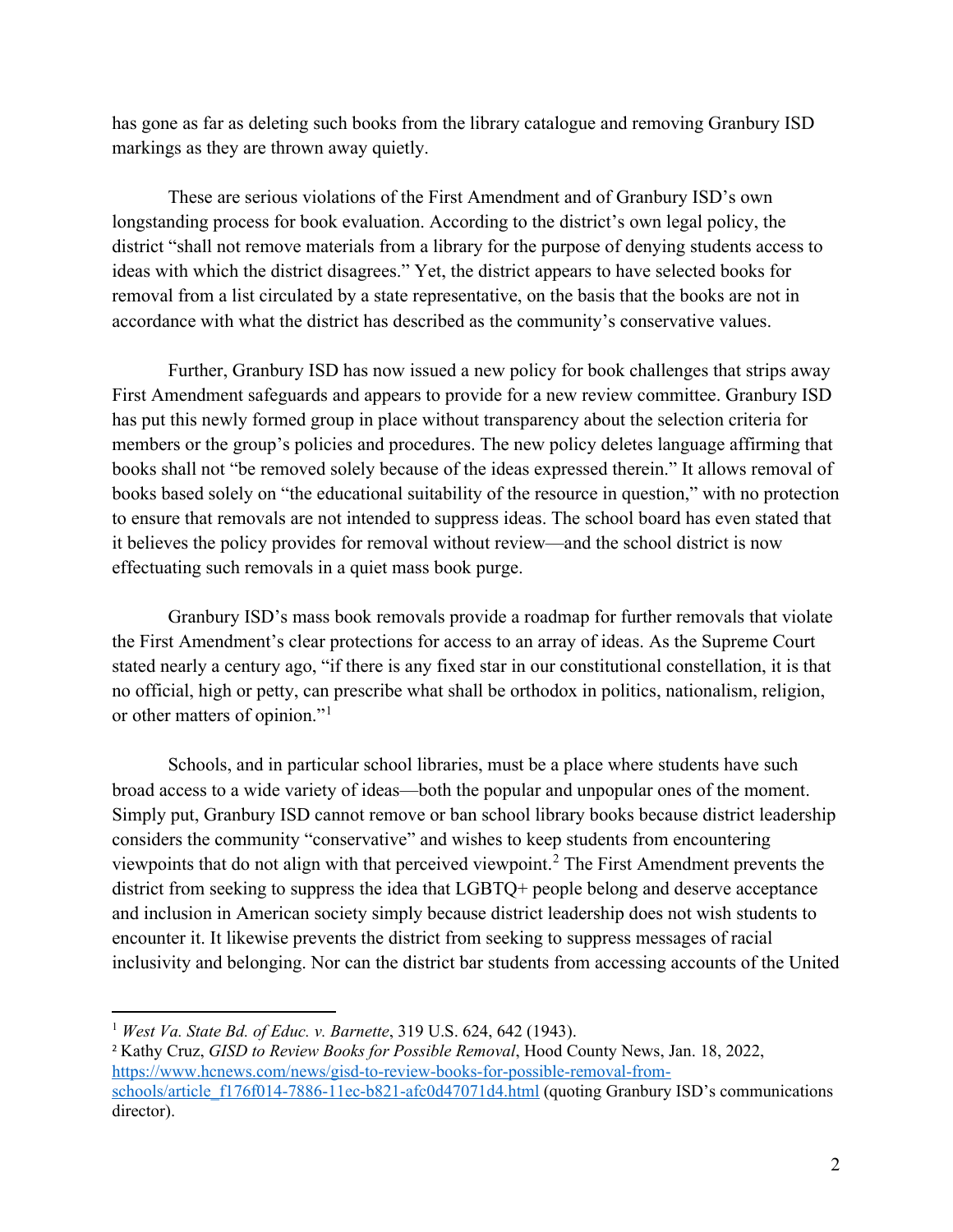States' long history of racial injustice, simply because they may make some parents or students uncomfortable. The comfort of some cannot come at the expense of students' constitutional rights.

Granbury ISD's mass book removals have already harmed students in the district, both by directly suppressing speech and access to ideas and by sending the message to Black, brown, and LGBTQ+ students that Granbury ISD rejects their history and belonging in the community. Students perform better, both academically and socially, with access to texts that reflect their identities and experiences in the world.<sup>[3](#page-2-0)</sup> Granbury ISD is committed to ensuring "all students are equipped with skills to be inspired, contributing citizens excelling in any chosen endeavor within a dynamic global society."[4](#page-2-1) To live up to that goal and to comply with the First Amendment, the district must take steps to remedy the harms from its actions in removing books.

All removed books must be placed back on Granbury ISD shelves as swiftly as possible, and the district must revert to its prior policy for challenges to library books and disband its newly created library review committee. The district must publicly acknowledge these errors and affirm its commitment to LGBTQ+ and racial inclusivity and teaching the history of racism and racial injustice in the United States. These steps are necessary for Granbury ISD to comply with the First Amendment.

Thank you for your attention to this matter. We look forward to your prompt response.

Sincerely,

American Civil Liberties Union of Texas American Civil Liberties Union Big Thought Children's Defense Fund – Texas Equality Texas FReadom Fighters IDRA (Intercultural Development Research Association) Texas Civil Rights Project Texas Freedom Network Young Leaders, Strong City

# **Addendum: Legal Analysis**

<span id="page-2-0"></span><sup>3</sup> *See, e.g.*, Rudine Sims Bishop, "Mirrors, Windows, and Sliding Glass Doors," in *Perspectives:* 

*Choosing and Using Books for the Classroom*, Vol. 6, No. 3 (summer 1990).

<span id="page-2-1"></span><sup>4</sup> Granbury ISD, *Granbury ISD: Innovation. Engagement. Leadership.* at 3 (Aug. 2019), [https://www.granburyisd.org//cms/lib/TX01000552/Centricity/Domain/3/GISD\\_Brochure\\_2019\\_Web2.p](https://www.granburyisd.org/cms/lib/TX01000552/Centricity/Domain/3/GISD_Brochure_2019_Web2.pdf) [df.](https://www.granburyisd.org/cms/lib/TX01000552/Centricity/Domain/3/GISD_Brochure_2019_Web2.pdf)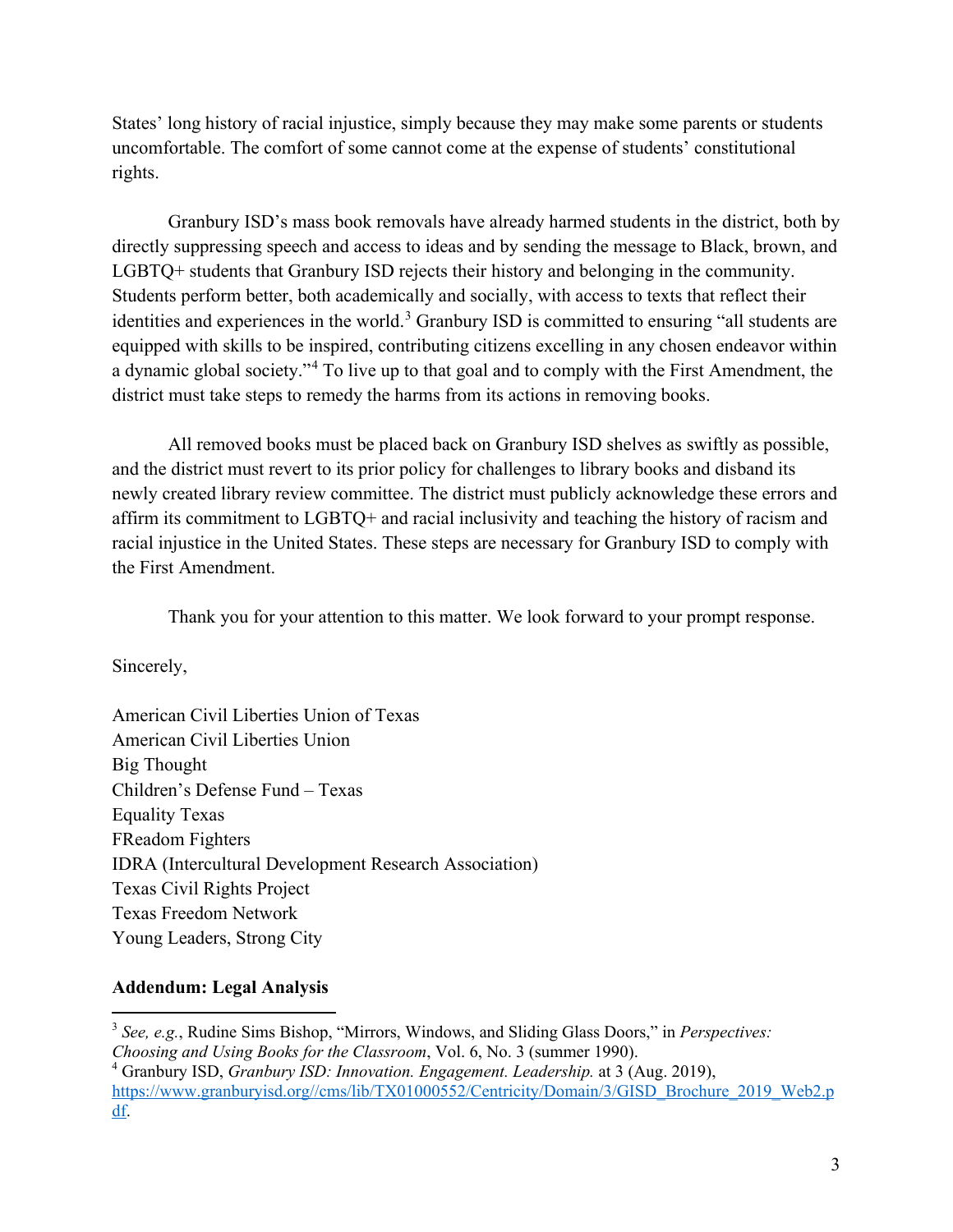### **Addendum: Legal Analysis**

#### **I. Background: Book Removals in Granbury ISD**

#### **A. The Book Removal Process**

In October 2021, State Representative Matt Krause sent a letter to the Texas Education Agency and selected school district superintendents in Texas, asking for the number of copies districts had of certain books from a list of roughly 8[5](#page-3-0)0 titles.<sup>5</sup> Analysis of the books on Rep. Krause's list determined that 62% of the books relate to LGBTQ+ issues or mention LGBTQ+ people; 14% relate specifically to transgender issues or mention transgender people; 14% relate to sex education; and 8% relate to race and racism.<sup>[6](#page-3-1)</sup> Rep. Krause has declined to explain how he created the list.[7](#page-3-2)

Months later, Granbury ISD followed suit, making clear that its intent was to ban books that did not share what it described as the community's conservative perspectives. Granbury ISD's Communications Director explained, "While we acknowledge some parents and community members will not agree with the potential removal of any book, we understand the conservative climate of our community and that a large majority recognizes that several social and cultural topics are best left to parents and families to discuss with their children."[8](#page-3-3) Granbury ISD's book removals occurred after a school board trustee sent Superintendent Glenn pictures of books from Granbury ISD's online card catalog, apparently inquiring as to whether they were in fact in Granbury ISD libraries. All books related to LGBTQ+ inclusion.<sup>[9](#page-3-4)</sup> Screenshots of the card catalog sent by the trustee included the words "gay" and "gender" highlighted in descriptions of the books. In texting with district employees regarding these books, the superintendent said, "We

[https://static.texastribune.org/media/files/965725d7f01b8a25ca44b6fde2f5519b/krauseletter.pdf?\\_ga=2.2](https://static.texastribune.org/media/files/965725d7f01b8a25ca44b6fde2f5519b/krauseletter.pdf?_ga=2.213430097.416218816.1635283558-609342680.1588008770) [13430097.416218816.1635283558-609342680.1588008770.](https://static.texastribune.org/media/files/965725d7f01b8a25ca44b6fde2f5519b/krauseletter.pdf?_ga=2.213430097.416218816.1635283558-609342680.1588008770) The list of roughly 850 books attached to Rep. Krause's letter is available at

<span id="page-3-0"></span><sup>&</sup>lt;sup>5</sup> Letter from Rep. Matt Krause to Texas Education Agency Deputy Commissioner for Student Programs and selected school district superintendents, Oct. 25, 2021,

[https://static.texastribune.org/media/files/94fee7ff93eff9609f141433e41f8ae1/krausebooklist.pdf?\\_ga=2.1](https://static.texastribune.org/media/files/94fee7ff93eff9609f141433e41f8ae1/krausebooklist.pdf?_ga=2.142117751.416218816.1635283558-609342680.1588008770) [42117751.416218816.1635283558-609342680.1588008770.](https://static.texastribune.org/media/files/94fee7ff93eff9609f141433e41f8ae1/krausebooklist.pdf?_ga=2.142117751.416218816.1635283558-609342680.1588008770) 6 Danika Ellis, *All 850 Books Texas Lawmaker Matt Krause Wants to Ban: An Analysis*, Book Riot, Nov.

<span id="page-3-1"></span><sup>5, 2021,</sup> [https://bookriot.com/texas-book-ban-list/.](https://bookriot.com/texas-book-ban-list/) 7 Brian Lopez, *San Antonio-Area School District Reviews 400 Books Flagged by a Texas Lawmaker's* 

<span id="page-3-2"></span>*Inquiry*, Texas Tribune, Dec. 6, 2021, [https://www.texastribune.org/2021/12/06/north-east-isd-books](https://www.texastribune.org/2021/12/06/north-east-isd-books-review/)[review/.](https://www.texastribune.org/2021/12/06/north-east-isd-books-review/) 8 Kathy Cruz, *GISD to Review Books for Possible Removal*, Hood County News, Jan. 18, 2022,

<span id="page-3-3"></span>https://www.hcnews.com/news/gisd-to-review-books-for-possible-removal-from-<br>schools/article\_f176f014-7886-11ec-b821-afc0d47071d4.html.

<span id="page-3-4"></span><sup>&</sup>lt;sup>9</sup> The books highlighted by the trustee to Superintendent Glenn were *My Fairy Godmother is a Drag Queen*; *The Prince and the Dressmaker*; *Trans Voices*; *This Book is Gay*; *Release*; *Another Kind of Cowboy*; *My Awful Popularity Plan*; and *Trans Teen Survival Guide*.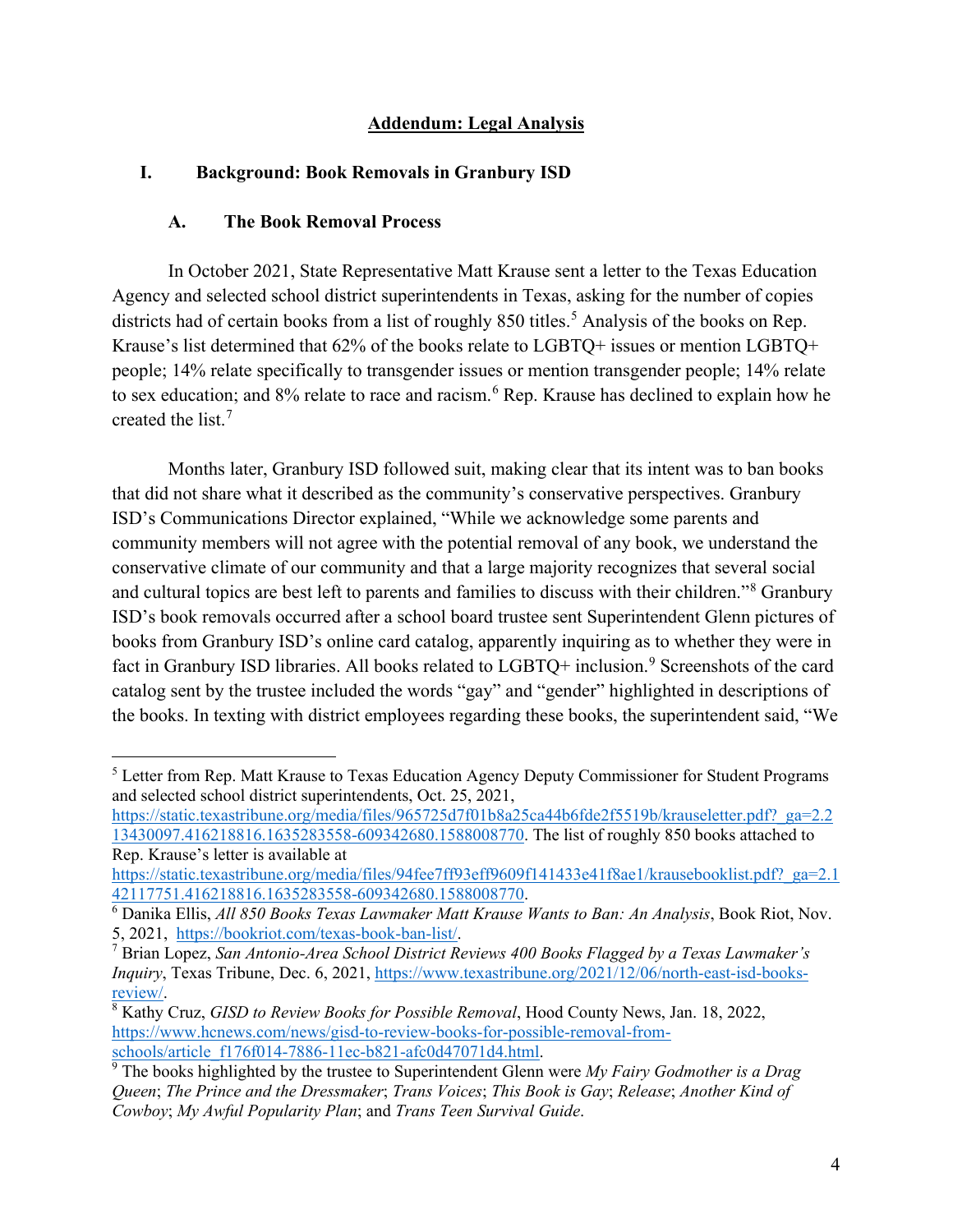need our librarians to have a since [sic] of urgency." This text exchange suggests that the board trustee's inquiry was at least a contributing factor to Granbury ISD's decision to remove books.

The review process that Granbury ISD has publicly described for these books is contrary to Granbury ISD policy at the time the books were removed—and even newly adopted policy. Under Granbury ISD policy at the time of the initial purge, formal reconsideration of library books is initiated by a complainant making a formal objection to a principal in the district on a signed form. Once the principal receives the form, they "shall appoint a reconsideration committee." The committee "meets and determines whether the challenged resource conforms to the principles of selection" in district policy "as soon as reasonably possible."[10](#page-4-0) During the review process, "access to a challenged resource shall not be restricted," except to a specific child on parental request. $11$ 

On January 24, the board amended this policy to add to its "guiding principles" provision for Granbury ISD's removal of books "because they are pervasively vulgar or based solely upon the educational suitability of the resource in question." The amended policy deletes language in the prior policy stating that "no challenged instructional resource shall be removed solely because of the ideas expressed therein." For books that do undergo the review process, the policy amendment states only that the principal "shall push [a book] challenge to the reconsideration committee" and does not provide that the principal shall create that committee.<sup>[12](#page-4-2)</sup> The process otherwise remains the same.

In fact, Granbury ISD has contravened both prior and current policy. It has pulled more than 125 books from the shelves for review—apparently carting at least some of them off in boxes labeled "KRAUSE'S LIST."[13](#page-4-3) The district has not provided a timeline for review. The district has said that the library review committee selection is not by the principal of the school at which the challenged book is located, in accordance with policy, but rather by district administration in cooperation with the board.<sup>[14](#page-4-4)</sup> It has provided no criteria for committee selection, and the selection process was opaque.

## **B. The Removed Books**

Granbury ISD has now publicly removed more than 125 titles from its libraries—with no timeline for definitive decision on retention or permanent removal. At a school board meeting on

<span id="page-4-3"></span><sup>13</sup> Christopher Tackett (@cjtackett), Twitter (Jan. 27, 2022, 1:50 PM), https://twitter.com/cjtackett/status/1486788612511383553.

<span id="page-4-0"></span><sup>&</sup>lt;sup>10</sup> Granbury ISD EF (Local) Policy, Instructional Resources (May 18, 2017), at 3. <sup>11</sup> *Id.* at 4.

<span id="page-4-1"></span>

<span id="page-4-2"></span><sup>&</sup>lt;sup>12</sup> Granbury ISD EF (Local) Policy, Instructional Resources (Feb. 1, 2022), at 3-4, https://pol.tasb.org/Policy/Download/669?filename=EF(LOCAL).pdf.

<span id="page-4-4"></span><sup>&</sup>lt;sup>14</sup> Cruz, *GISD to Review Books for Possible Removal*, Hood County News, *supra* n. 7.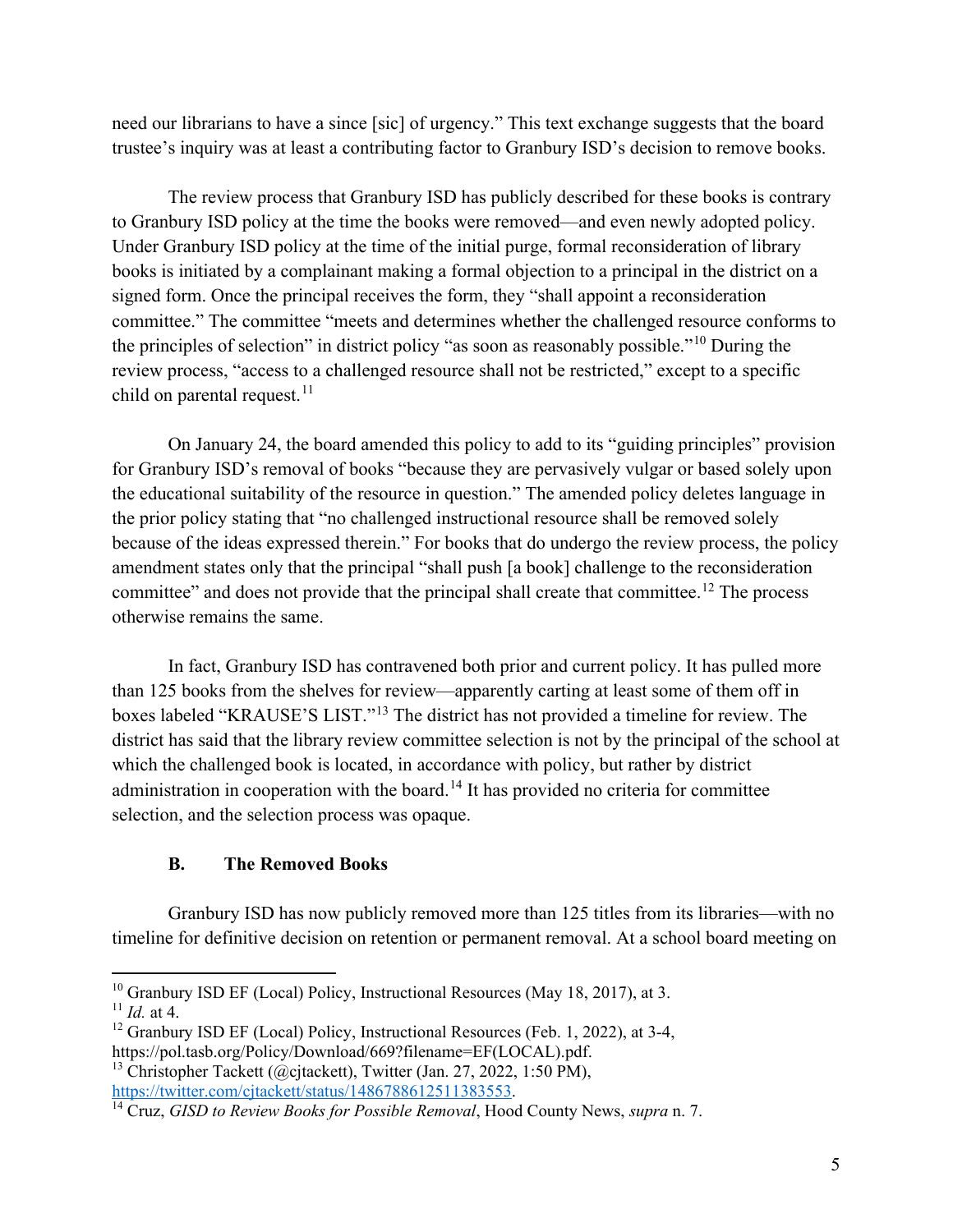January 24, Granbury ISD Superintendent Glenn stated that the books removed from the libraries were those that were "sexually explicit" or "pornographic."<sup>[15](#page-5-0)</sup> But this is plainly false, as a cursory review of the list of books removed makes clear.

Books that Granbury ISD has removed from district libraries, as provided by the district in an open records request,  $16$  include:

- Books that advance racial equity and inclusion and that explore the history of racism in the United States, such as:
	- o *Class Act*, by Jerry Craft
	- o *Separate is Never Equal: Sylvia Mendez & Her Family's Fight for Desegregation*, by Duncan Tonatiuh
	- o *Stamped from the Beginning: The Definitive History of Racist Ideas in America*, by Ibram X. Kendi. In 2016, *Stamped from the Beginning* won the National Book Award for Nonfiction.
	- o *They Called Themselves the KKK: The Birth of an American Terrorist Group*, by Susan Bartoletti
- Books that advance LGBTQ+ inclusion, such as:
	- o *Aristotle and Dante Discover the Secrets of the Universe*, by Benjamin Alire Sáenz
	- o *Being Jazz: My Life as a (Transgender) Teen*, by Jazz Jennings
	- o *In Our Mothers' House*, by Patricia Polacco
	- o *Queer, There and Everywhere: 23 People Who Changed the World*, by Sarah Prager
- Books about legal principles related to equality and fundamental rights, such as:
	- o *Roe v. Wade: A Woman's Choice*, by Susan Dudley Gold
	- o *Roe v. Wade: Abortion*, by Susan Dudley Gold
	- o *Equal Rights*, by Maureen O'Connor
- Books that contain descriptions of sex or are about sex education, such as:
	- o *Safe Sex 101: An Overview for Teens*, by Margaret O. Hyde
	- o *Sex: If You're Scared of the Truth, Don't Read This!*, by Carl Sommer
- Dystopian fiction: *V for Vendetta*, by Alan Moore

The ACLU has previously successfully sued to restore books to school libraries, including one found on this list, *In Our Mothers' House*. The book is a children's picture book about three adopted children and their two mothers. In that instance, a school district had

<span id="page-5-0"></span><sup>15</sup> GranburyISD, *Granbury ISD School Board Meeting – January 24, 2022*, YouTube (Jan. 24, 2022), https://www.youtube.com/watch?v=BZx6V7SOCHw&ab\_channel=granburyisd (video at ~ 3:02:40). <sup>16</sup> Christopher Tackett (@cjtackett), Twitter (Jan. 27, 2022, 2:45 PM),

<span id="page-5-1"></span>[https://twitter.com/cjtackett/status/1486802675522060290.](https://twitter.com/cjtackett/status/1486802675522060290)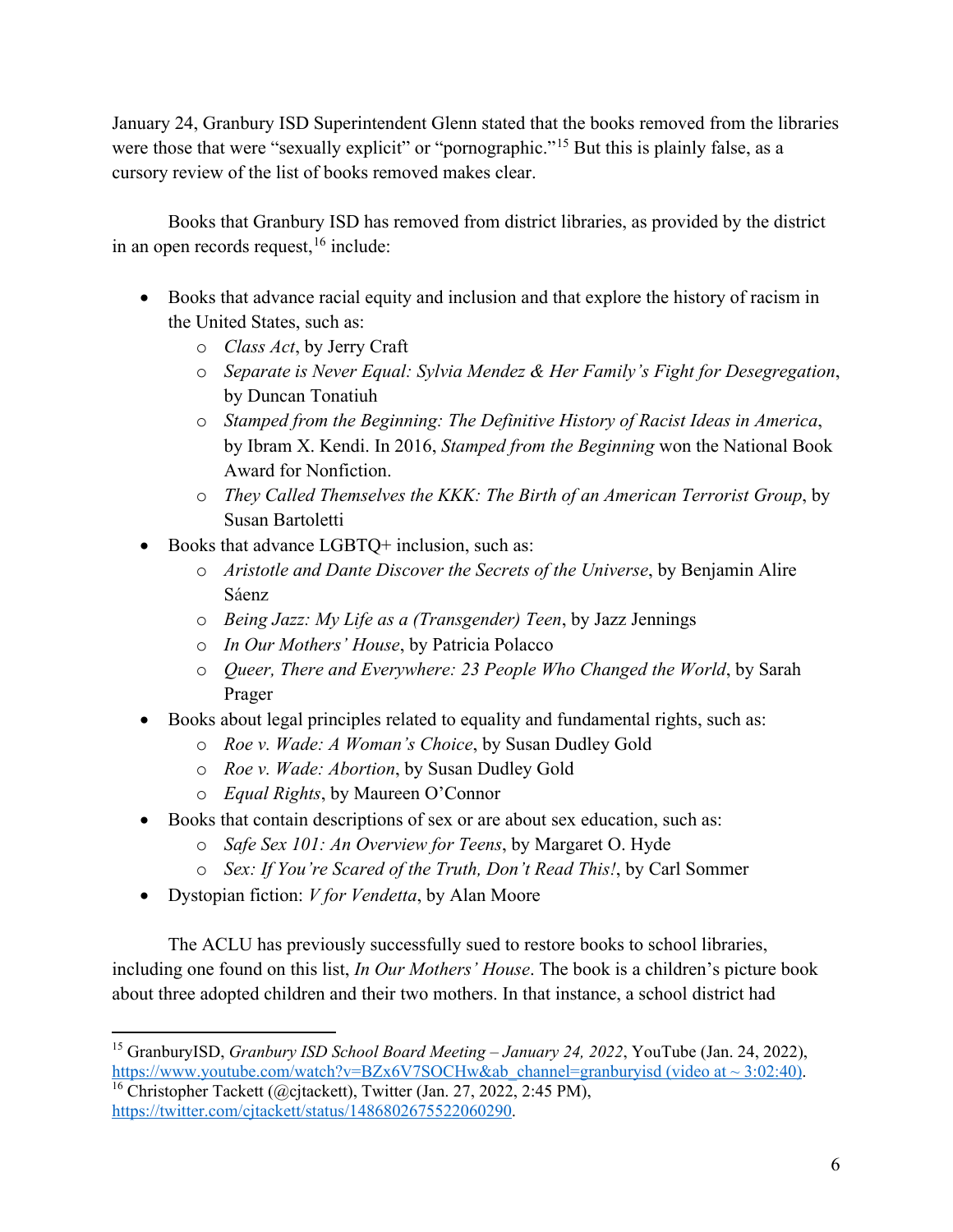removed it for "advocacy of homosexuality." In response to the lawsuit, the school district ultimately agreed to restore the book to the shelves and allow it to be checked out on the same terms as any other children's book, and to pay  $$15,000$  in attorneys' fees.<sup>[17](#page-6-0)</sup>

The library review committee process that Granbury ISD has put in place is opaque, and there is no clarity as to whether and when books will be returned to the shelves. It is our understanding that some books have been returned, but that others—including *Stamped from the Beginning* and *V for Vendetta*—remain off the shelves. It is also unclear whether the library review committee or the school board will make the final determination as to whether books remain on the shelves, or what the underlying timeline or process for that decision is. In the meantime, students cannot access these books and have no process through which to contest their removal. Books relating to racial and LGBTQ+ equity and inclusion remain under a cloud in the district—as are the underlying ideas contained in the books.

In addition to these 125 books, Granbury ISD is engaging in other troubling book removals—most notably, disappearing books from the high school library without any public acknowledgment whatsoever. We have learned that the high school library has removed or is in the process of removing titles that appear on a crowdsourced list on the Goodreads website of books for young adults that may include sexual content or mentions of sexual activity. This process appears to be without meaningful review of the literary or artistic merit of the book as a whole, or any other aspect of the book, and without any public acknowledgment or transparency. In fact, the books are being deleted from the library catalogue, and Granbury ISD markings are being removed as they are thrown away quietly.

## **II. Granbury ISD's Book Removals Violate the First Amendment**

More than 40 years ago, the Supreme Court held that "local school boards may not remove books from their school library shelves simply because they dislike the ideas contained in those books." *Bd. of Educ., Island Trees Union Free Sch. Dist. No. 26 v. Pico*, 457 U.S. 853, 872 (1982) (plurality). Granbury ISD recognizes that this Supreme Court case controls the district's actions in decisions regarding the removal of library materials. The district's own legal policy explains, citing *Pico*: "Students' First Amendment rights are implicated by the removal of books from the shelves of a school library. A district shall not remove materials from a library for the purpose of denying students access to ideas with which the district disagrees."[18](#page-6-1) Yet Granbury ISD has removed more than 125 books in an irregular process, with the explicit

<span id="page-6-0"></span><sup>17</sup> *See* Joshua Block, *School Promises In Settlement To Stop Removing Library Books For 'Advocacy of Homosexuality*,'Jan. 31, 2013, https://www.aclu.org/blog/free-speech/school-promises-settlement-stop-<br>removing-library-books-advocacy-homosexuality.

<span id="page-6-1"></span><sup>&</sup>lt;sup>18</sup> Granbury ISD EF (Legal) Policy, Instructional Resources at 1 (Oct. 22, 2019), [https://pol.tasb.org/Policy/Download/669?filename=EF\(LEGAL\).pdf.](https://pol.tasb.org/Policy/Download/669?filename=EF(LEGAL).pdf)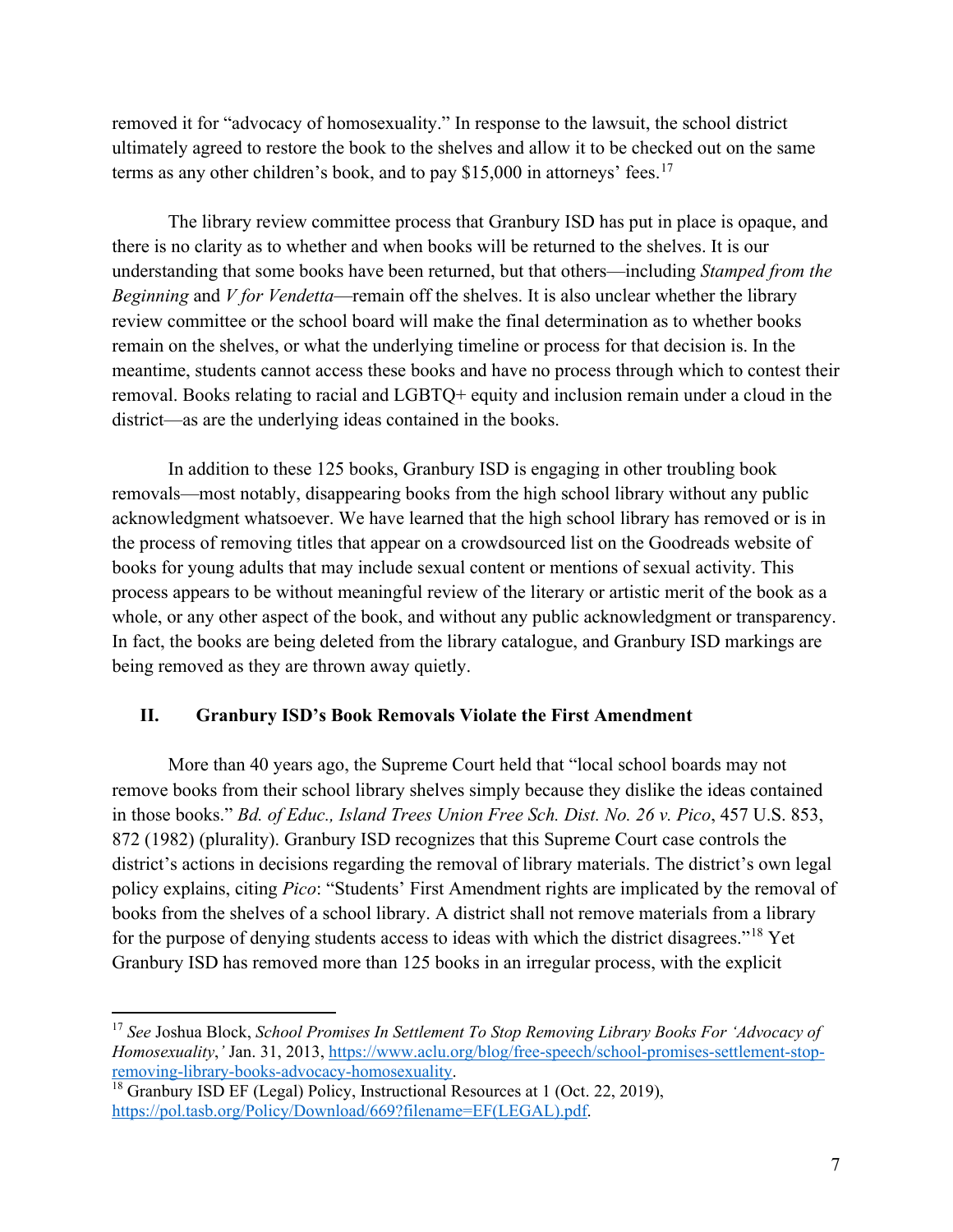purpose of removing ideas contained in those books from the district's shelves. This is a plain violation of the First Amendment of the U.S. Constitution and its state corollary, Article I, Section 8 of the Texas Constitution, as well as Granbury ISD policy.

# **A. Granbury ISD's Book Removals Are Inconsistent with the Supreme Court's Decision in** *Pico*

As the Supreme Court explained in *Pico*, school districts may not "seek by [books'] removal to prescribe what shall be orthodox in politics, nationalism, religion, or other matters of opinion." 457 U.S. at 872. Importantly, school districts cannot exercise discretion over library contents "in a narrowly partisan or political manner." *Id.* at 870. For example, "if an all-white school board, motivated by racial animus, decided to remove all books authored by [Black authors] or advocating racial equality and integration," doing so would plainly violate the First Amendment. *Id.* at 871.

In *Pico*, taking into account such evidence, the Supreme Court reversed a decision that had ended the case in favor of the district. *Id.* at 875. The Court explained, "The evidence plainly does not foreclose the possibility that petitioners' decision to remove the books rested decisively upon disagreement with constitutionally protected ideas in those books, or upon a desire . . . to impose upon the students . . . a political orthodoxy to which [the school board] and their constituents adhered." *Id.* Although the school board in *Pico* was able to cherry-pick excerpts from many of the disfavored books containing vulgar or sexually explicit language, the Supreme Court held that the school board nevertheless violated the First Amendment if they "intended by their removal decision to deny [students] access to ideas with which [the board members] disagreed, and if this intent was the decisive factor in [the school board's] decision." *Id.* at 871. The Supreme Court also emphasized that the school board failed to use "established, regular, and facially unbiased procedures" for reviewing the book, noting that evidence that the book "removal procedures were highly irregular and ad hoc" could undercut the district's claims of viewpoint neutrality. *Id.* at 874.

Granbury ISD's book removals directly contravene the settled principles of *Pico*—and in fact, Granbury ISD's book removals bear a striking resemblance to those at issue in *Pico*. Here, as in *Pico*, school district authorities are acting on an outside-generated list of books. Here, as in *Pico*, the school district has directed unilateral removal of the books for review. Here, too, the district has deviated from settled policy for challenged books. Even the book lists are similar both including books by Black authors focused on issues of race and belonging, and dystopian fiction. Here, as in *Pico*, district authorities have justified the book removals on the basis of "the conservative climate of our community."[19](#page-7-0) And, most importantly, Granbury ISD is seeking to

<span id="page-7-0"></span><sup>19</sup> Cruz, *GISD to Review Books for Possible Removal*, Hood County News, *supra* n. 7 (quoting Granbury ISD communications director).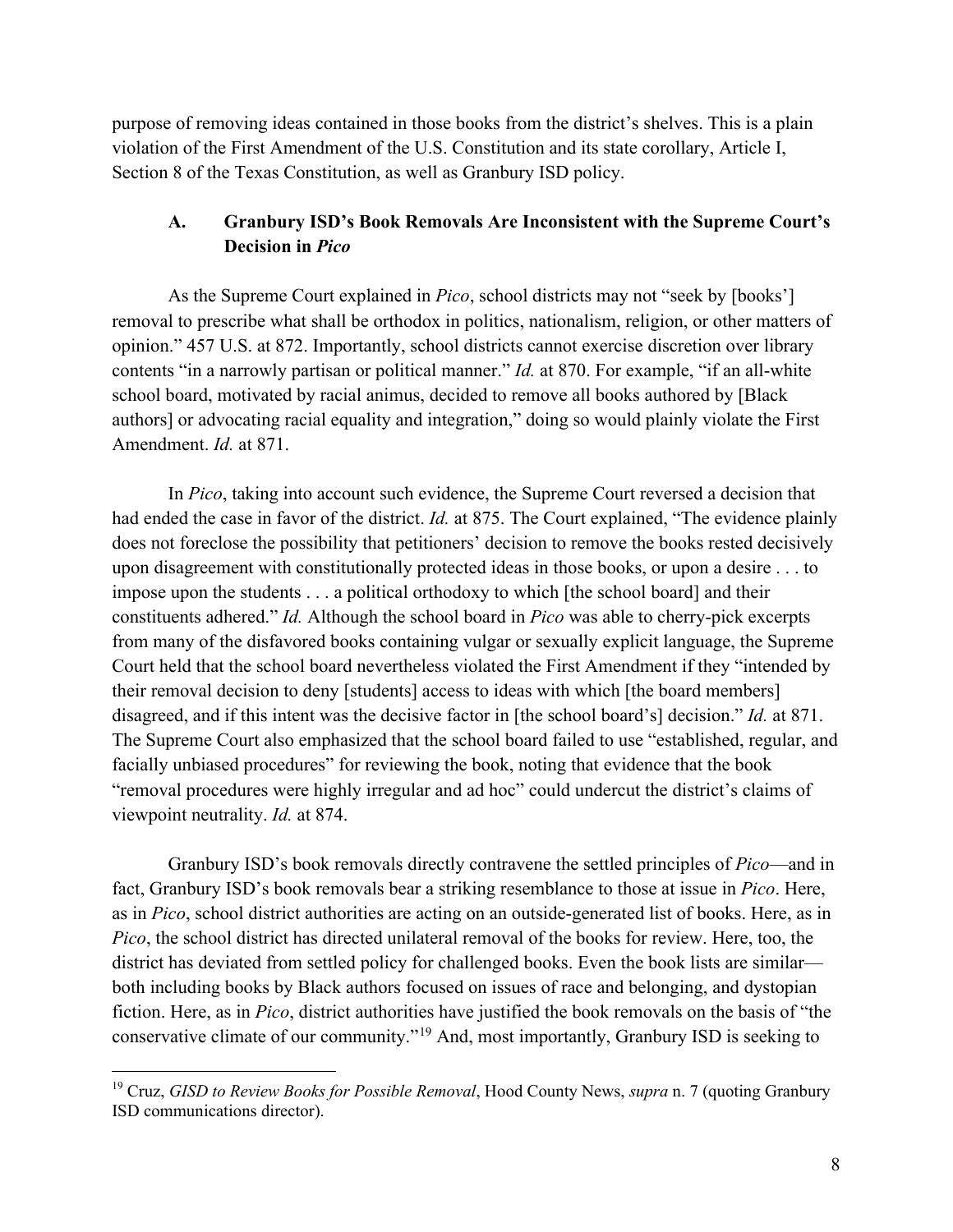bar books from its library in an effort "to prescribe what shall be orthodox" for district students, including to erase the experiences of LGBTQ+ and Black individuals from the district's shelves. *See Pico*, 457 U.S. at 872.

*Pico* explained that a district could not bar materials authored by members of an opposing political party, or all books by Black authors or "advocating racial equality and integration." *Id.*  at 871. Yet, Granbury ISD is removing books by Black authors that advocate racial equality and integration—apparently for that reason. While the ostensible justification provided by Granbury ISD is concerns about sexually explicit or vulgar material, that is simply implausible. For example, neither Jerry Craft's *Class Act* nor Ibram X. Kendi's *Stamped from the Beginning*  contain any material that could remotely fall into this category. Instead, both center on racial inclusion and racism, specifically anti-Blackness. Similarly, Granbury ISD is removing books containing LGBTQ+ characters or relating to LGBTQ+ topics—apparently *because* they advocate for LGBTQ+ equality and inclusion in the broader community. The same is true for its removal of books relating to legal principles and sex education. But *Pico* and Granbury ISD's own policy are plain: Granbury ISD cannot remove books from its libraries because it is seeking to suppress "ideas with which the district disagrees." It certainly cannot do so motivated by the narrowly partisan rationale that Granbury is, and ought to remain, a conservative community.

## **B. Granbury ISD's Book Removals Are Inconsistent with Post-***Pico* **Cases, Including Cases on Censorship of LGBTQ+ Books**

Following *Pico*, courts within the Fifth Circuit and throughout the country have reaffirmed these principles. As the Fifth Circuit has explained, "In light of the special role of the school library as a place where students may freely and voluntarily explore diverse topics, [a] School Board's non-curricular decision to remove a book well after it had been placed in the public school libraries evokes the question whether that action might not be an unconstitutional attempt to 'strangle the free mind at its source.'" *Campbell v. St. Tammany Par. Sch. Bd.*, 64 F.3d 184, 190 (5th Cir. 1995) (quoting *West Va. State Bd. of Educ. v. Barnette*, 319 U.S. 624, 637 (1943).

Both in the Fifth Circuit and throughout the country, courts have affirmed that the First Amendment's prohibition on viewpoint-based censorship of library books includes a prohibition on viewpoint-based censorship of books because they express support for lesbian, gay, bisexual, and transgender people. *E.g.*, *Case v. Unified Sch. Dist. No. 233*, 908 F. Supp. 864, 875 (D. Kan. 1995) (holding that the removal from school libraries of a book depicting romance between two women violated the First Amendment); *Parents, Fams., & Friends of Lesbians & Gays, Inc. v. Camdenton R-III Sch. Dist.*, 853 F. Supp. 2d 888, 897 (W.D. Mo. 2012) (holding that censorship of LGBT-supportive websites in a school library violated the First Amendment). For example, more than two decades ago, the Northern District of Texas held that the removal of two